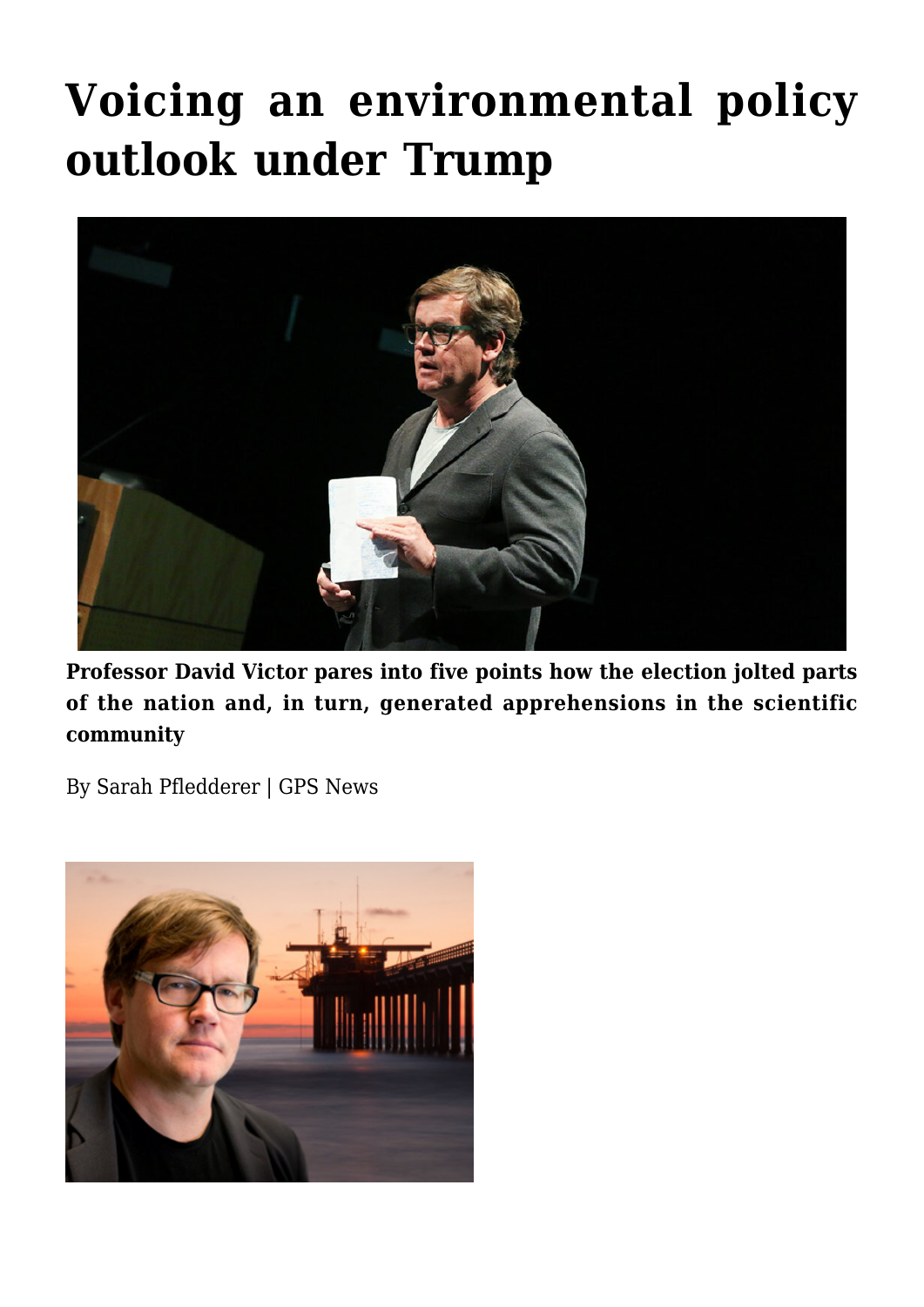In line with its mission to foster policy-relevant dialogues for UC San Diego's scientific community, the Science Policy Discussion Group at [Scripps Institution](https://scripps.ucsd.edu/) [of Oceanography](https://scripps.ucsd.edu/) fittingly provided the floor to [David Victor](https://gps.ucsd.edu/faculty-directory/david-victor.html) on the heels of the inauguration of U.S. President Donald Trump.

As the person who wrote [the book](http://www.cambridge.org/us/academic/subjects/politics-international-relations/international-relations-and-international-organisations/global-warming-gridlock-creating-more-effective-strategies-protecting-planet) on why the world has not made much diplomatic progress on the problem of climate change, the professor at the UC San Diego School of Global Policy and Strategy (GPS) ventured to the institution down the hill from GPS to address five areas he sees as key to understanding the intersection of—or lack thereof—science and policy moving forward under the new administration.

His observations as a political scientist who specializes in climate change and energy policy are as follows.

### **1. Recognizing the Rorschach test**

Acknowledging most voters on the West Coast tend to lean left politically, Victor warmed up his discussion with an effort to position his audience in the center of the political aisle.

"Trump has become the Rorschach test for people's greatest hopes and fears," Victor said. "Everything he says and who he appoints, people look at it as an inkblot."

To that end, Victor urged attendees to look at the political landscape through the lens of their opposing view. Peruse Breitbart News or listen to Rush Limbaugh, he suggested, for a more right-wing perspective.

"For many people on the far right, Obama had the same kind of impact as Trump," he added.

# **2. Right-wing populist movements are worldwide**

Still, Victor didn't sugarcoat that the election of Trump aligns with other political changes we are witnessing around the globe.

"We're seeing a right-wing populist revolution," he said, exampling Brexit. "But right-wing revolutions and left-wing revolutions are very different."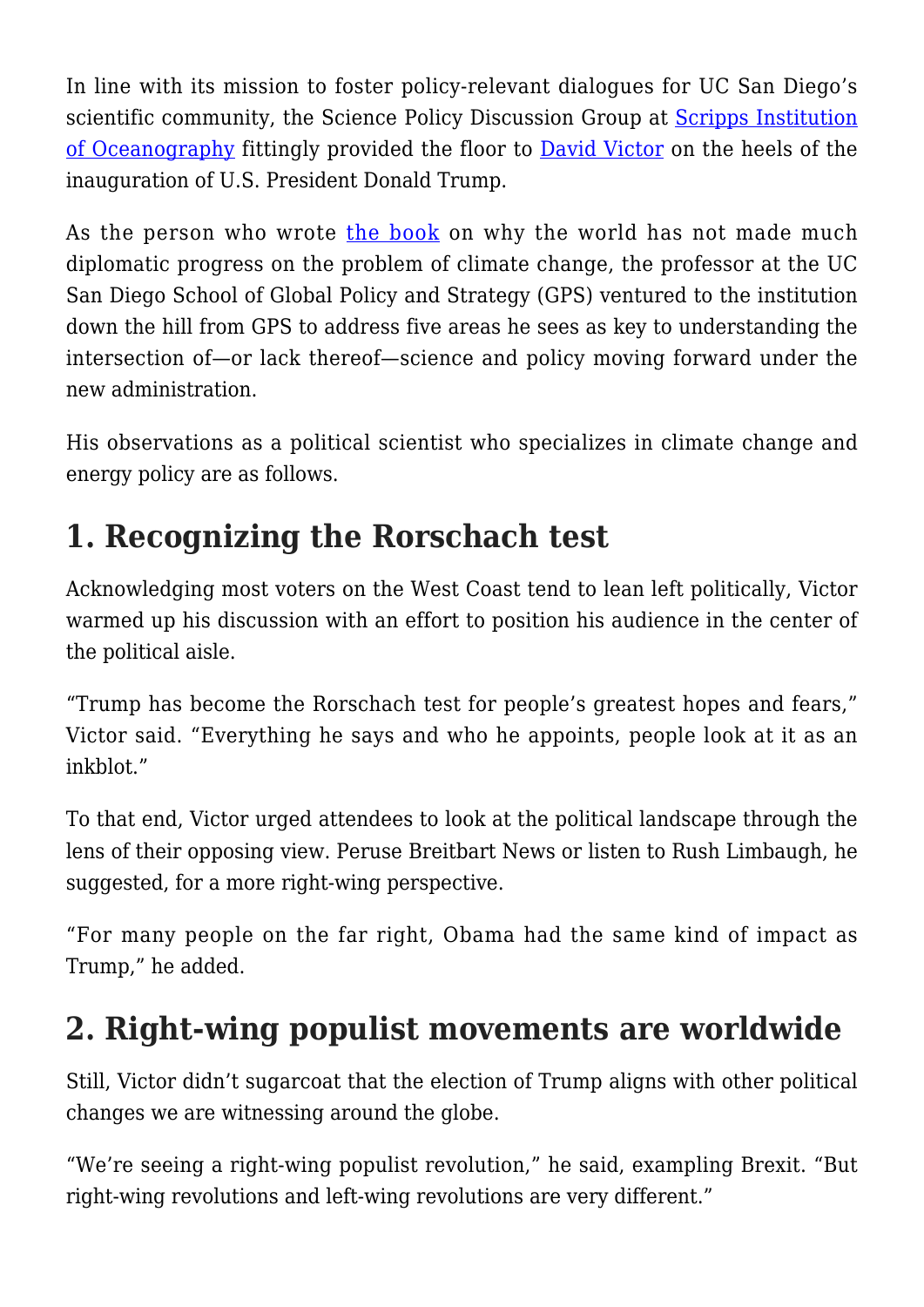The underlying logic in the U.S., Victor explained, is that power has been taken over by special interest groups—"the so-called 'swamp' Trump wants to drain"—and the only way to address that problem is to get rid of the groups and make way for the median voter to take over. The issue in this instance, Victor noted, is Hillary Clinton won the popular vote.

"My own view is these kinds of populist revolutions intend to implode very quickly when they're in power," he said.

# **3. Science funding: Outlook hazy**

So, "what does this all mean for science funding," Victor posed.

If history is any indication, "a Republican unified control is normally pretty good for science funding," he said.

Then, adding up Trump's campaign promises to shrink the federal government, bolster the military and invest in infrastructure, Victor noted:

"Normally, I'd be saying: 'Calm down. This actually may not be so bad.' But right now my impression is the overall implications for the budget, in particular on science, is going to be terrible."



# **4. Historical analogies quell concerns**

Victor offered some prospective silver linings to this presidency, too.

"I'm thinking this is going to be similar to the first two years of the Ronald Regan